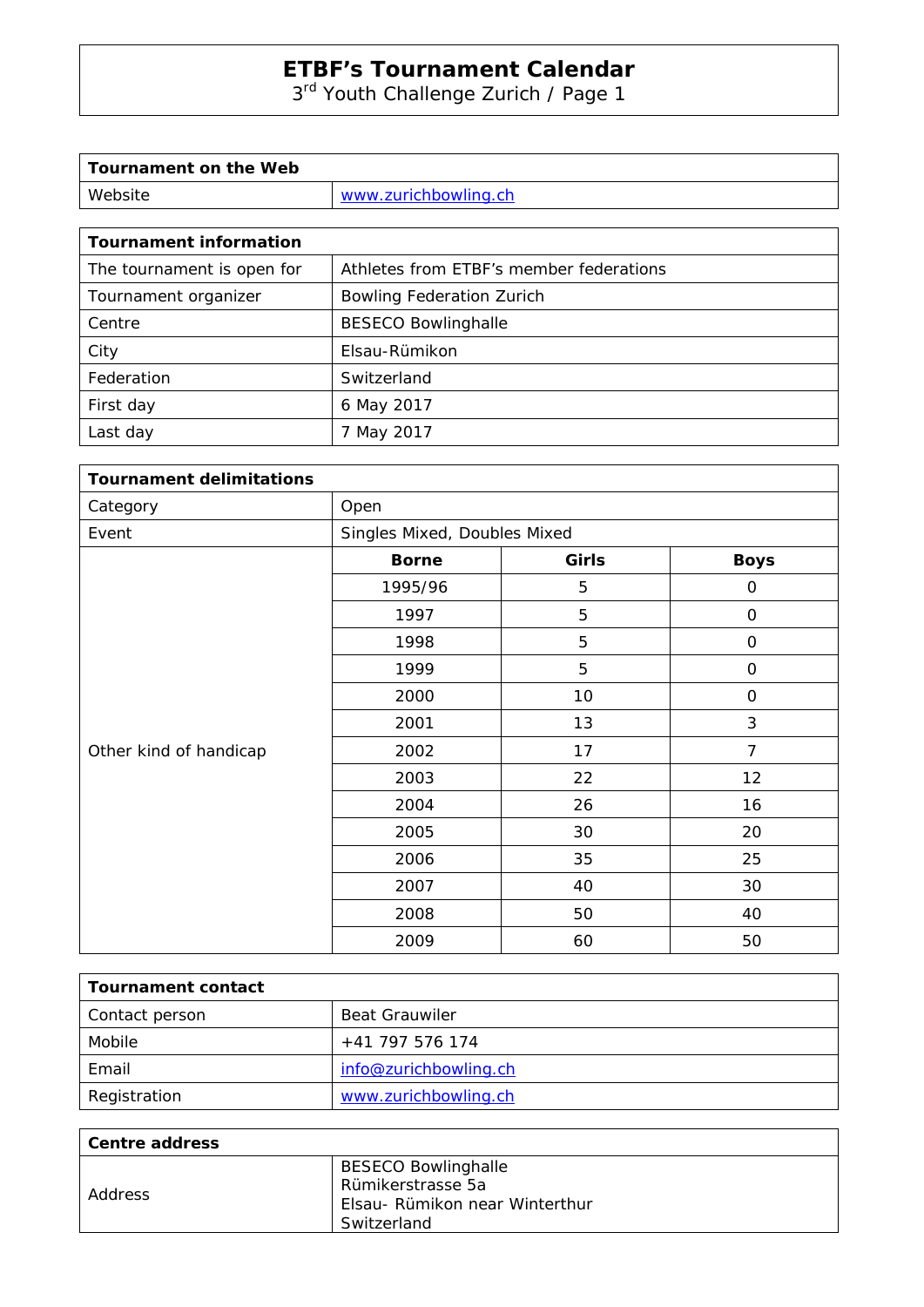3<sup>rd</sup> Youth Challenge Zurich / Page 2

| Phone   | +41 523 660 808 |
|---------|-----------------|
| Website | www.beseco.ch   |

| <b>Centre specifications</b> |                  |  |
|------------------------------|------------------|--|
| Number of lanes              | 14               |  |
| Approaches                   | System 300       |  |
| <b>Surfaces</b>              | System 300       |  |
| Pin decks                    | System 300       |  |
| Pin setters                  | AMF 82-90 XL     |  |
| Pins                         | Strikemaker      |  |
| Score system                 | Qubica Conqueror |  |

| <b>Dressing specifications</b> |              |
|--------------------------------|--------------|
| Oil machine                    | Kegel Walker |
| Oil                            | Kegel Ice    |
| Cleaner                        | Kegel CX4S   |
| Pattern prepared by            | House        |
| Dressing done by               | House        |

| <b>Prize money specifications</b> |                    |
|-----------------------------------|--------------------|
| Prize fund status                 | Conditional        |
| Calculation method                | See examples below |
| Tax on prizes                     | No                 |

| Prize money expressed in CHF |                      |        |                      |               |
|------------------------------|----------------------|--------|----------------------|---------------|
|                              | <b>Singles Mixed</b> |        | <b>Doubles Mixed</b> |               |
| <b>Position</b>              | <b>140 Pax</b>       | 84 Pax | 42 Pax               | <b>36 Pax</b> |
| Position 1                   | 300                  | 180    | 300                  | 180           |
| Position 2                   | 260                  | 150    | 250                  | 150           |
| Position 3                   | 220                  | 120    | 200                  | 120           |
| Position 4                   | 190                  | 100    | 150                  | 100           |
| Position 5                   | 160                  | 80     | 100                  | 80            |
| Position 6                   | 140                  | 60     | 100                  | 60            |
| Position 7                   | 120                  | 50     | 100                  | 50            |
| Position 8                   | 100                  | 40     | 100                  | 40            |
| Position 9                   | 80                   | 40     | 100                  |               |
| Position 10                  | 80                   | 40     | 100                  |               |
| Position 11                  | 80                   | 40     |                      |               |
| Position 12                  | 80                   | 40     |                      |               |
| Position 13                  | 80                   | 40     |                      |               |
| Position 14                  | 80                   | 40     |                      |               |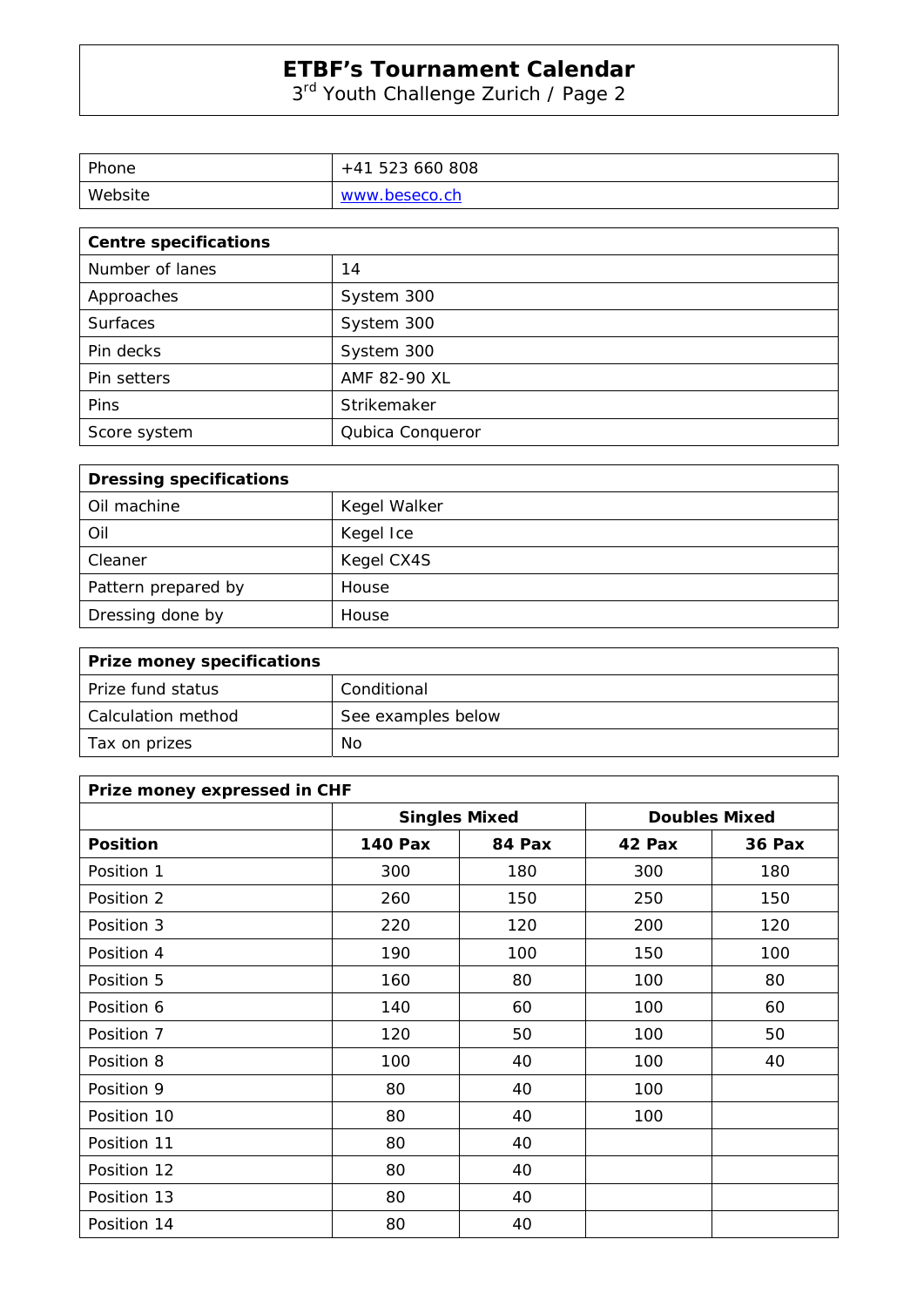3rd Youth Challenge Zurich / Page 3

| Total                                                                                                                                                                                                                       | 1.970 | 1.020 | 1.500 | 780 |
|-----------------------------------------------------------------------------------------------------------------------------------------------------------------------------------------------------------------------------|-------|-------|-------|-----|
|                                                                                                                                                                                                                             |       |       |       |     |
| <b>Tournament format</b>                                                                                                                                                                                                    |       |       |       |     |
| <b>Singles Mixed</b>                                                                                                                                                                                                        |       |       |       |     |
| Qualification<br>4 games<br>Top 28 from the Qualification Round will advance to the Semi Final<br>50% of the total pin fall will be carried forward                                                                         |       |       |       |     |
| Semi Final<br>Another 3 games<br>Top 14 from the Semi Final will advance to the Final<br>50% of the pin fall from the Qualification Round, and the total pin fall from the Semi Final, will<br>carried forward to the Final |       |       |       |     |
| <b>Finals</b><br>Top 14 from the Semi Final will play another 3 games<br>The athlete with the highest pin fall will be the winner of the Singles Event                                                                      |       |       |       |     |
| <b>Doubles</b><br>3 Games Mixed Doubles<br>The doubles with the highest score will win the Doubles Event                                                                                                                    |       |       |       |     |
| Tournament tie rules                                                                                                                                                                                                        |       |       |       |     |

In the event of a tie in the qualification the higher positioned player will be the player with the smaller difference between the highest and the lowest game.

In case there will be still a tie the player with the lower handicap will get the higher position.

| Lane assignments and lane movements |                            |  |
|-------------------------------------|----------------------------|--|
| Lane draws                          | Before each start by Lexer |  |
| Athletes per pair in squads         | Four                       |  |
| Frequency of movement               | No lane movement           |  |
| Movement method                     | No lane movement           |  |

| Qualification squads and fees in CHF |          |            |             |                |                  |          |  |  |  |  |
|--------------------------------------|----------|------------|-------------|----------------|------------------|----------|--|--|--|--|
| Squad                                | Day      | Date       | <b>Time</b> | <b>Spots</b>   | <b>Entry fee</b> | Re-entry |  |  |  |  |
| Squad 01                             |          |            | 09.30       | Single         | 30               |          |  |  |  |  |
| Squad 02                             |          |            | 11.00       | <b>Doubles</b> | 20               |          |  |  |  |  |
| Squad 03                             | Saturday | 06.05.2017 | 13.00       | Single         | 30               | 20       |  |  |  |  |
| Squad 04                             |          |            | 14.30       | <b>Doubles</b> | 20               | 20       |  |  |  |  |
| Squad 05                             |          |            | 16.00       | Single         | 30               | 20       |  |  |  |  |
| Squad 06                             |          |            | 09.00       | Single         | 30               | 20       |  |  |  |  |
| Squad 07                             | Sunday   | 07.05.2017 | 10.30       | Single         | 30               | 20       |  |  |  |  |
| Squad 08                             |          |            | 12.00       | <b>Doubles</b> | 20               | 20       |  |  |  |  |

| Schedule for the final steps |  |  |  |  |  |
|------------------------------|--|--|--|--|--|
|------------------------------|--|--|--|--|--|